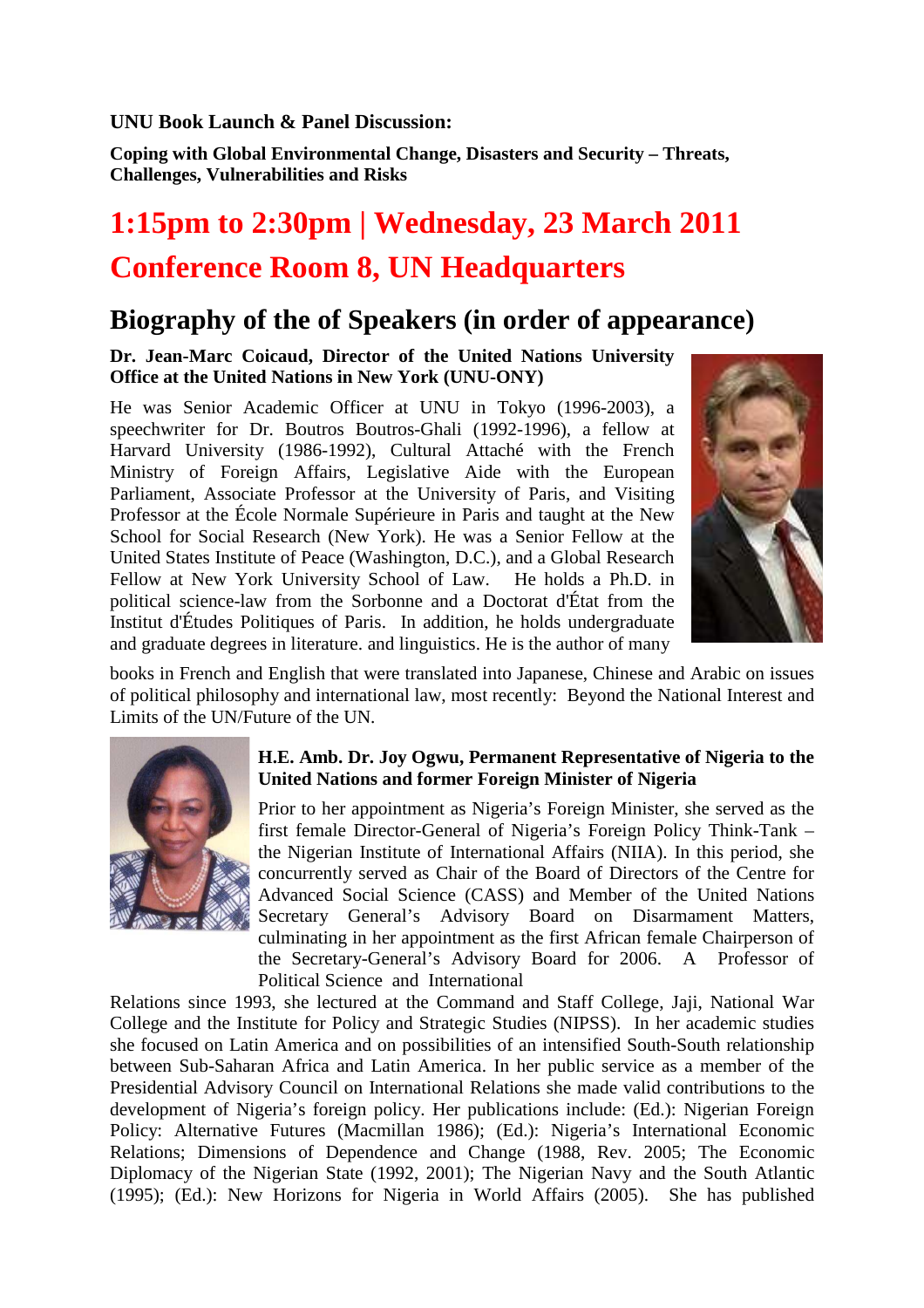extensively in scholarly journals and books and lectured on South-South and Latin America's foreign relations. Several publications appeared in Portuguese, Spanish, French.

#### **H.E. Amb. Dr. Peter Wittig, Permanent Representative of Germany to the United Nations**

Ambassador Dr. Peter Wittig, Permanent Representative of Germany to the United Nations since December 2009. He joined the German Foreign Service in 1982. Ambassador Wittig served in Madrid, New York, Bonn (as private secretary to the Foreign Minister) and as Ambassador to Lebanon. While Ambassador to Cyprus he also acted as Special Envoy of the German Government for the Cyprus Question. In 2002 Dr. Wittig was appointed Ambassador in the Directorate-General for the United Nations and Global Issues in the Foreign Office in Berlin and became Director-General in 2006.



After reading History, Political Science and Law at Bonn, Freiburg, Canterbury and Oxford Universities, he taught as an Assistant Professor at the University of Freiburg. Ambassador Wittig has written articles on the history of ideas and on foreign policy. Dr Wittig is married to journalist and writer Huberta von Voss-Wittig and they have 4 children.



**Mr. Jorge Laguna-Celis**, Delegate to the Second Committee, representing the Permanent Mission of Mexico to the United Nations

Prior he was working in the Embassy of Mexico in Kenya (2006-2010) with the Permanent Mission of Mexico as Deputy Head of the Mission, Deputy Permanent Representative to UNEP and to UN Habitat and in the Foreign Ministry of Mexico with the Instituto de los Mexicanos en el Exterior and with the Mexican Diplomatic Academy (2005-2006). He obtained an MA in International Trade and Sustainable Development Po-

licies from the Institut d'Etudes Politiques, Paris (2000-2002) and a BA in International Relations from El Colegio de México, Mexico City (1996-2000).

### **PD Dr. Hans Günter Brauch, FU Berlin, UNU-EHS; AFES-PRESS chair; Editor, Hexagon Book Series, Springer Publishers**

Adj. Prof. (Privatdozent) at the Faculty of Political and Social Sciences, Free University of Berlin; since 2005 fellow at the Institute on Environment and Human Security of the United Nations University (UNU-EHS); since 1987 chairman of Peace Research and European Security Studies (AFES-PRESS). He was guest professor of international relations at the universities of Frankfurt on Main, Leipzig and Greifswald and at the teachers' training college in Erfurt. From 1976-1989 he was research associate at Heidelberg and Stuttgart universities, a research fellow at Harvard and Stanford University and he was also teaching at the universities of Darmstadt, Tübingen, Stuttgart and Heidelberg.



Coeditor of: *Security and Environment in the Mediterranean* (2003); *Globalization and Environmental Challenges* (2008); *Facing Global Environmental Change* (2009); *Coping with Global Environmental Change, Disasters and Security* (2011). He is editor of two peerreviewed book series published by Springer-Verlag (Heidelberg – Berlin – New York) of the *Hexagon Series on Human and Environmental Security and Peace* (HESP) and of the new *Springer Briefs on Environment, Security, Development and Peace* (ESDP).